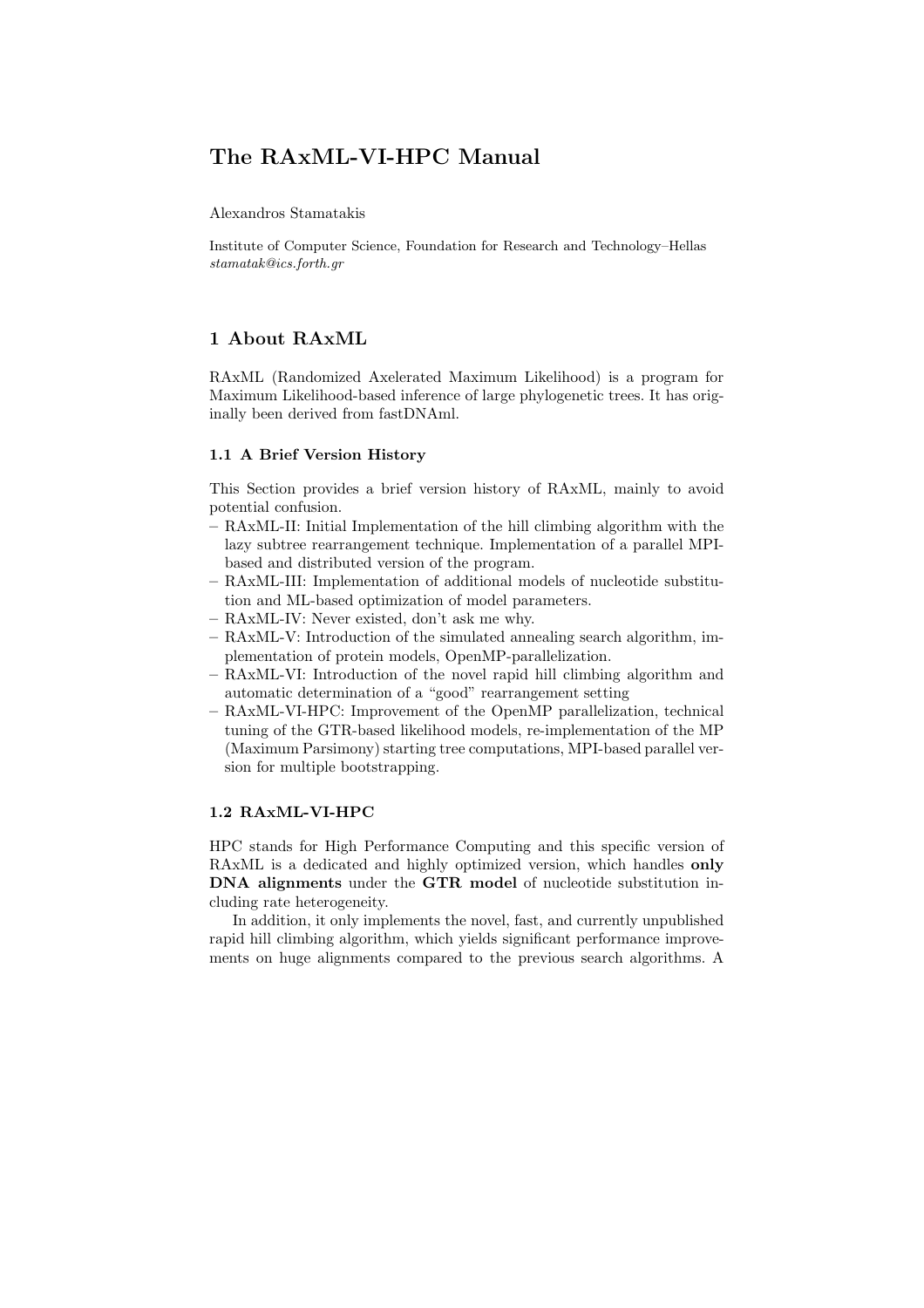run-time improvement of factor 67 has been measured for a 25,000-taxon dataset.

The program has explicitly been developed to handle extremely large datasets, such as a 25,000-taxon alignment of protobacteria (length approximately 1,500 base pairs, run time on a single CPU: 13.5 days, memory consumption: 1.5GB) or a large multi-gene alignment of 2,100 mammals with a length of over 50,000 base pairs (run time: 1 week with the OpenMP version of RAxML on 4 CPUs, memory consumption: 2.9GB).

List of differences with respect to the standard RAxML-VI version:

- Highly optimized likelihood functions,  $15\%$ – $30\%$  faster than in the standard version.
- Re-implementation of the parsimony starting tree calculations from scratch (RAxML does not use PHYLIP components for this any more) which are also significantly faster (up to factor 10 on 25,000 taxa) than the originally used dnapars implementation.
- An MPI-based (Message Passing Interface) implementation to perform multiple bootstraps or multiple analyses on the original alignment in parallel on a cluster. Note that, this is not a parallel implementation of the search algorithm, which is nonetheless under preparation.
- Re-Implementation of the branch-length and model optimization function for the -m GTRGAMMA model which is now numerically more stable.
- Implementation of the -m GTRMIX model which allows you to infer trees under the faster -m GTRCAT approximation/work-around (it is explicitly not called model any more) but then evaluates the likelihood of final topologies under the -m GTRGAMMA model.
- new command-line option -# n which allows you to specify that RAxML should execute **n** subsequent analyses on the initial alignment or **n** subsequent non-parametric bootstraps when used in combination with the -b option.

## 1.3 Citing RAxML

If you use sequential RAxML-VI-HPC please cite [7]. In case you are using the OpenMP version of RAxML please also cite [8]. The novel rapid hill-climbing algorithm will be described in a future paper. Until this gets published please also cite my web-page www.ics.forth.gr/˜stamatak when using RAxML-VI-HPC.

# 2 IMPORTANT WARNINGS

# 2.1 RAxML Likelihood Values

It is very important to note that the likelihood values produced by RAxML can not be directly compared to likelihood values of other ML programs.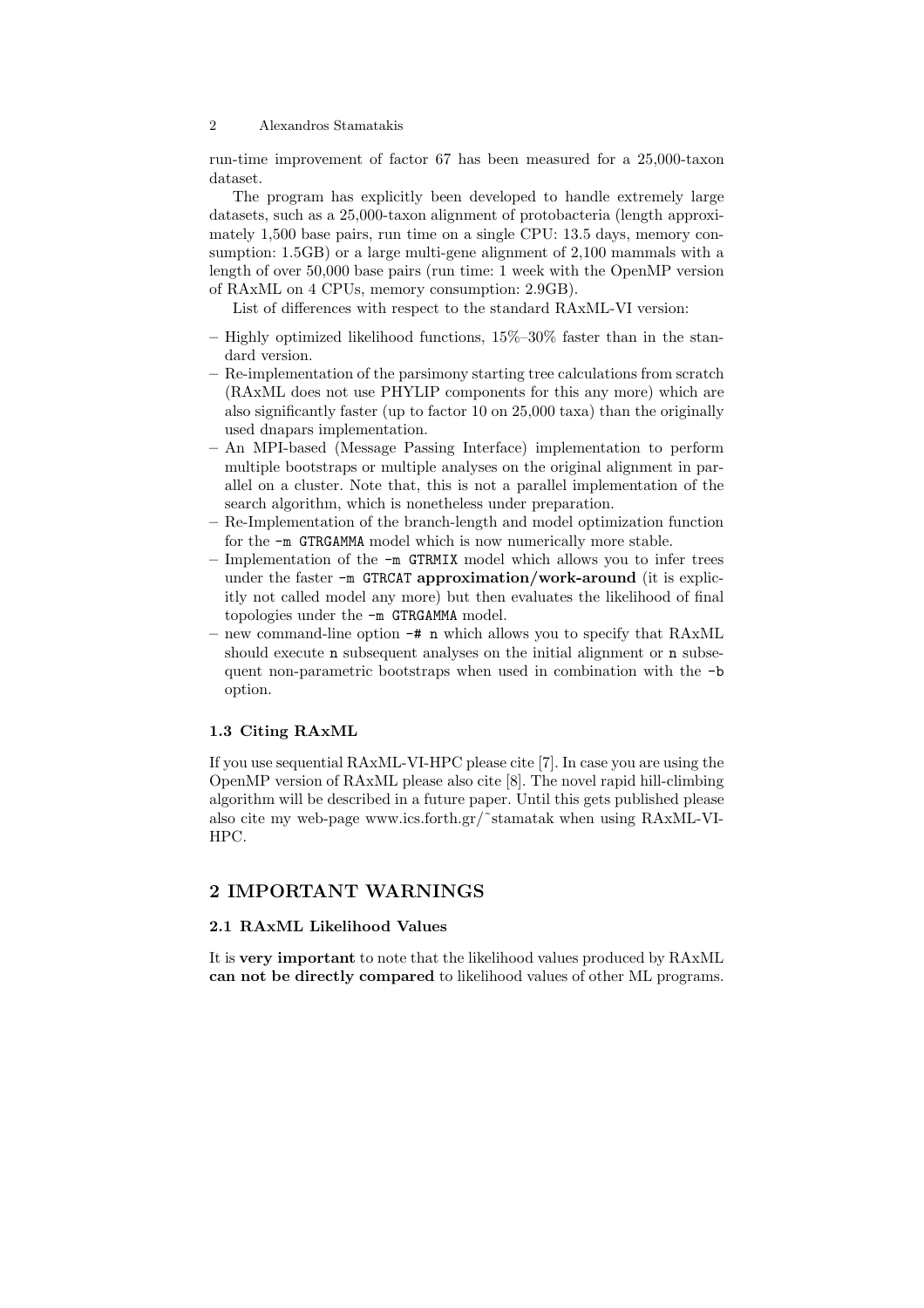Also note, that likelihood values obtained by RAxML-VI-HPC can not be directly compared to those of RAxML-VI (standard version) either. This is due to changes in the likelihood function implementation and model parameter optimization procedure!

Thus, if you want to compare topologies obtained by distinct ML programs make sure that you optimize branch lengths and model parameters of final topologies with one and the same program. This can be done by either using the respective RAxML option (-f e) or e.g. the corresponding option in PHYML [1]. I mostly optimize final topologies with PHYML to avoid potential criticism that my experiments are biased in favor of RAxML.

### PERSONAL OPINION: Differences in Likelihood scores:

In theory all ML programs implement the same numerical function and should thus yield the same likelihood score for a fixed model and a given tree topology. However, if we try to implement a numerical function on a finite machine we will unavoidably get rounding errors. Even if we change the sequence (or if it is changed by the compiler) of some operations applied to floating point or double precision arithmetics in our computer we will probably get different results. In my experiments I have observed differences among final likelihood values between GARLI, IQPNNI, PHYML, RAxML (every program showed a different value). RAxML likelihood values typically differ by a greater amount from those obtained by other programs. The rationale for this is that the general strategy adopted in RAxML is to trade exactness of the likelihood score for speed with respect to the calculations (re-ordering of instructions, low-level optimization etc.) and the scaling strategy for very small likelihood values which is only an approximate scaling. My personal opinion is that the topological search (number of topologies analyzed) is much more important than exact likelihood scores to obtain "good" final ML trees. Note that, if you perform a bootstrap analysis you don't need to worry too much about likelihood values anyway.

### 2.2 The GTRCAT Mystery

There is a paper available now [5] which describes what GTRCAT is and why I don't like GTRGAMMA. The main idea behind GTRCAT is to allow for integration of rate heterogeneity into phylogenetic analyses at a significantly lower computational cost (about 4 times faster) and memory consumption (4 times lower). However, due to the way individual rates are optimized and assigned to rate categories in GTRCAT (for details on this please read the paper), this approximation is numerically instable. This means: DO NOT COMPARE ALTERNATIVE TREE TOPOLOGIES BASED ON THEIR GTRCAT LIKELIHOOD VALUES!

There is a large possibility for a biased assessment of trees. This is the reason why GTRCAT is called approximation instead of model.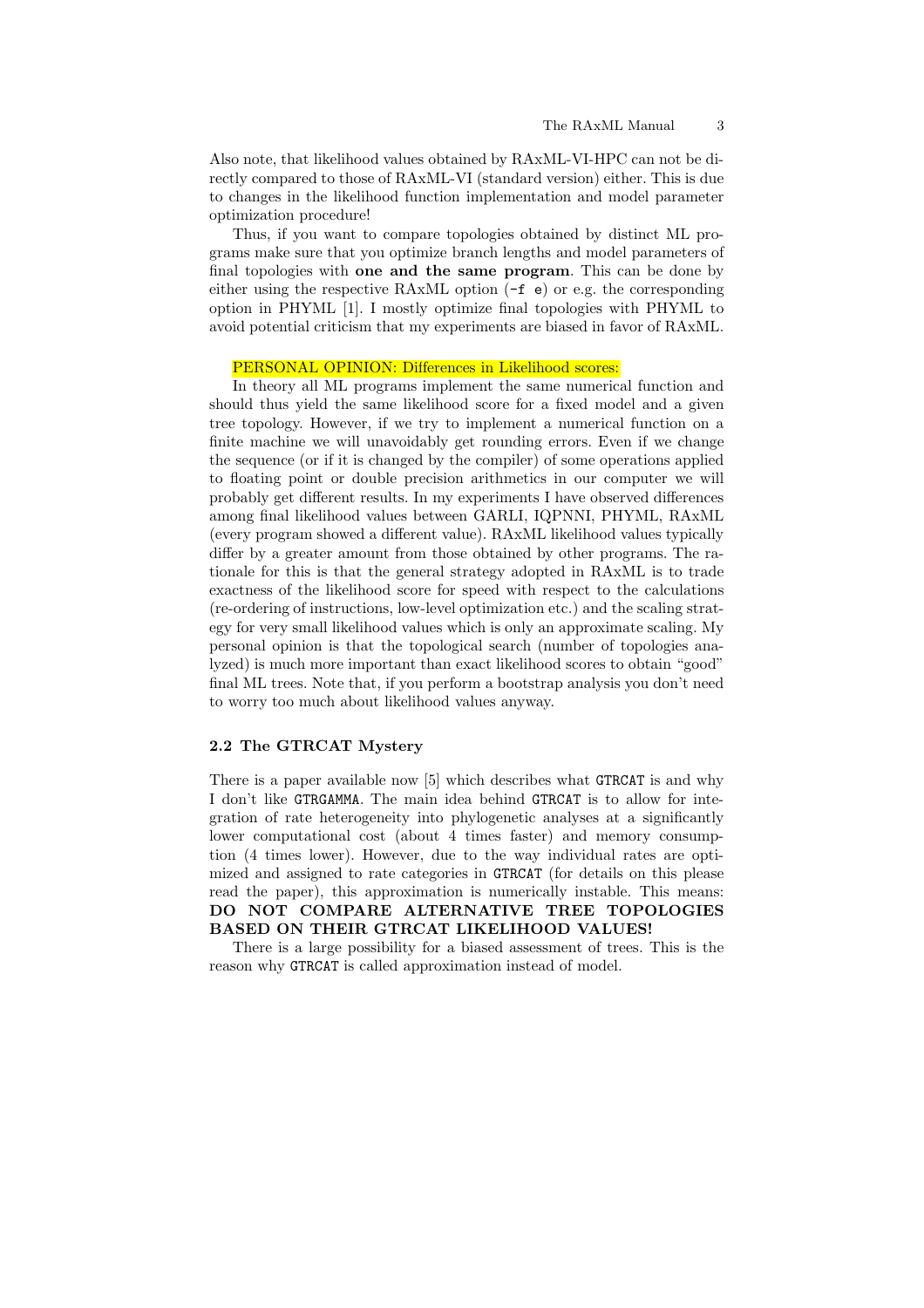# 3 Installation, Compilers, Platforms

RAxML-VI-HPC can be download at www.ics.forth.gr/˜stamatak as open source code. To install RAxML-VI download the RAxML-VI-HPC.tar.gz archive and uncompress it.

This version comes in three flavors:

- 1. raxmlHPC just the standard sequential version, compile it with gcc by typing make.
- 2. raxmlHPC-OMP the OpenMP-parallelized version of RAxML which runs on 2-way (or dual processor), 4-way, and 8-way CPUs. It is best compiled with the pgcc (PGI) compiler by typing make -f Makefile.pgi.
- 3. raxmlHPC-MPI the MPI-parallelized version for all types of clusters to perform parallel bootstraps or multiple inferences on the original alignment, compile with the mpicc (MPI) and gcc compilers by typing make -f Makefile.mpi.

#### 3.1 When to use which version?

The use of the sequential version is for small datasets and for initial experiments to determine appropriate search parameters.

The OpenMP version will work well for very long alignments (rules of thump:  $\geq 3,000$  base pairs under GTRGAMMA and  $\geq 5,000$  base pairs under GTRCAT). If your alignments are not that long and you have e.g. a dualprocessor available it is better to run independent parallel booststraps or multiple analyses on them using the sequential version. Do not forget to set the number of threads OMP\_NUM\_THREADS that will be executed per node to the number of CPUs. If you have a bash shell and a 4-way Opteron make sure to set export OMP NUM THREADS=4.

The MPI-version is for executing your production runs (i.e. 100 or 1,000 bootstraps) on a LINUX cluster. You can also perform multiple inferences on larger datasets in parallel to find a best-known ML tree for your dataset.

The best hardware to run RAxML on is currently the AMD Opteron [8] architecture.

#### 3.2 Processor Affinity with the OpenMP Version

An important aspect if you want to use the OpenMP version of the program is to find out how your operating system/platform handles processor affinity of threads. Within the shared-memory context processor affinity means that if you run e.g. 4 threads on a 4-way CPU the threads should always run on the same CPU, i.e. thread0 on CPU0, thread1 on CPU1 etc. This is important for efficiency, since cache entries can be continuously re-used if a thread, which works on the same part of the shared memory, remains on the same CPU. If threads are moved around e.g. thread0 is initially executed on CPU0 but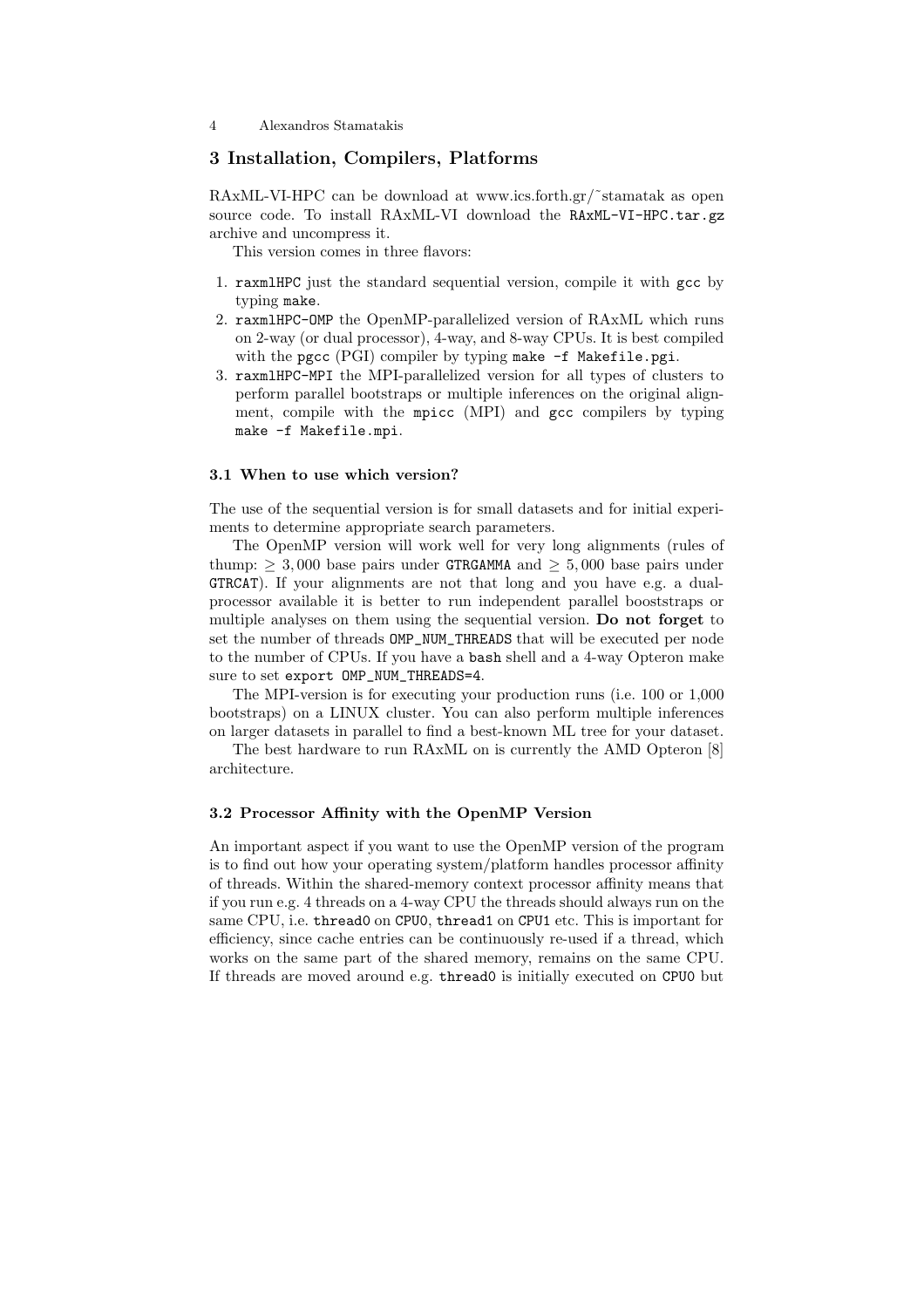then on CPU4 etc. the cache memory of the CPU will have to be re-filled every time a thread is moved. With processor affinity enabled, performance improvements of  $\approx 5\%$  have been measured on sufficiently large and thus memory-intensive datasets.

Note, that methods to enforce processor affinity vary among operating systems and installations. Thus, the best thing to do is to contact your system administrator or supercomputing center.

# 4 The RAxML Options

```
raxmlHPC[-MPI|-OMP] [-a weightFileName]
                    [-b bootstrapRandomNumberSeed]
                    [-c numberOfCategories]
                    [-f \ d|e][-h][-i initialRearrangementSetting]
                    [-j][-m GTRCAT|GTRMIX|GTRGAMMA]
                    [-t userStartingTree]
                    [-w workingDirectory]
                    [-v][-y][-# numberOfRuns]
                    -s sequenceFileName
                    -n outputFileName
```
Depending on the compiler you used and the platforms that are at your disposal, you will have three alternative executables:

- 1. raxmlHPC is just the sequential version.
- 2. raxmlHPC-MPI is the parallel coarse-grained version. It can be used if you have a LINUX cluster available and want to perform multiple analysis or multiple bootstraps, i.e. in combination with the  $-\#$  or  $-\#$  and  $-\mathbf{b}$  options.
- 3. raxmlHPC-OMP only makes sense if you have a really long alignment (in terms of base pairs) and you have access to 2-way or 4-way CPUs.

The options in brackets [] are optional, i.e. must not be specified, whereas RAxML must be provided the sequence file name with  $-s$  and the output file(s) name appendix with  $-n$ .

Let's have a look at the individual options now:

#### -a weightFileName

This option specifies the name of a column weight file, which allows you to assign individual weights to each column of the alignment. The default is that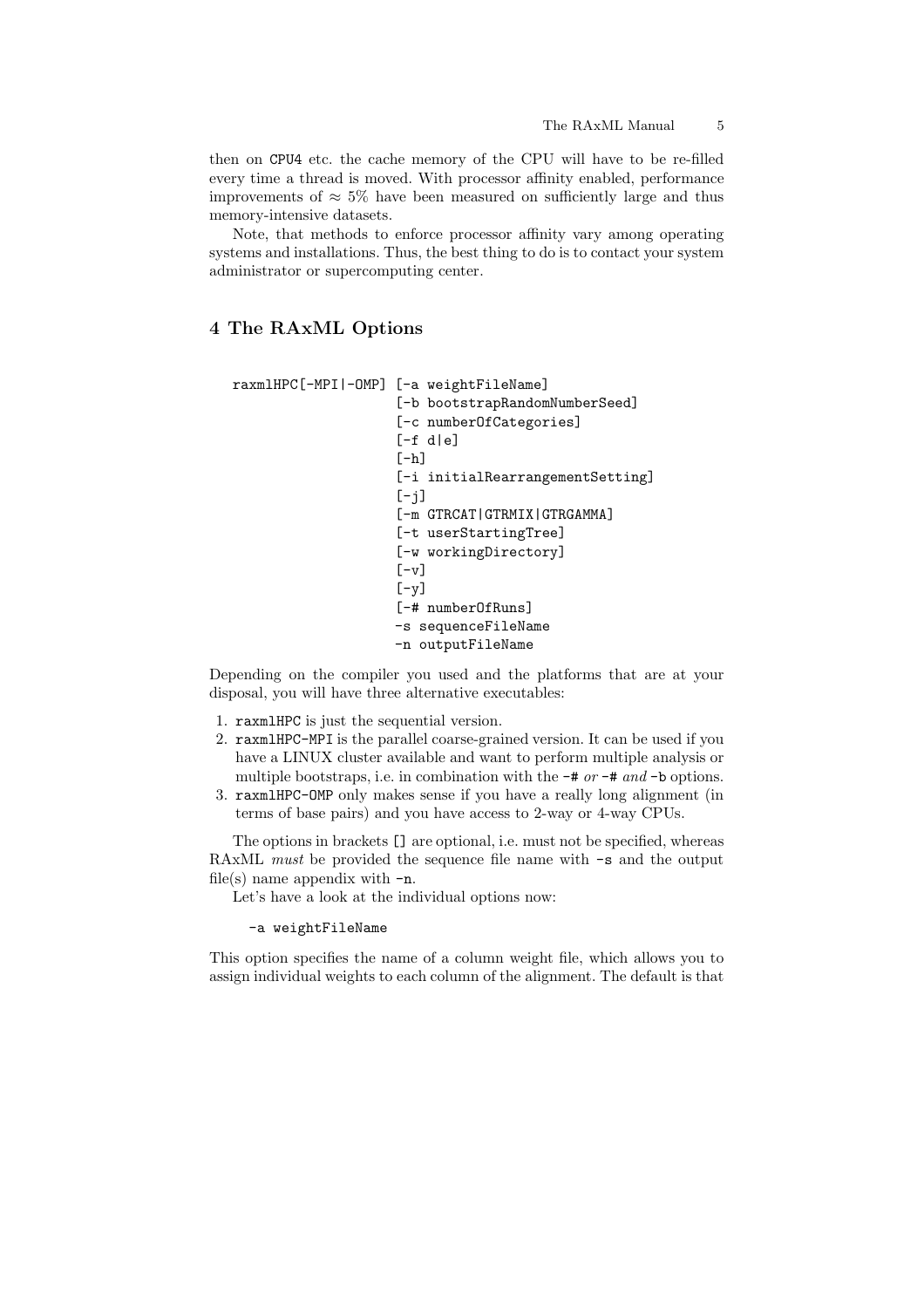each column has the weight 1. The weights in the weight file must be integers separated by any type and number of whitespaces within a separate file. In addition, there must of course be as many weights as there are columns in your alignment.

The contents of an example weight file would look like this:

|  |  |  |  |  |  |  |  |  |  |  | 1 1 1 1 1 1 1 1 1 1 1 1 1 1 1 1 1 4 1 1 1 4 1 1 |  |
|--|--|--|--|--|--|--|--|--|--|--|-------------------------------------------------|--|

#### -b bootstrapRandomNumberSeed

This option allows you to turn on non-parametric bootstrapping. To allow for reproducibility of runs in the sequential program, you have to specify a random number seed, e.g. -b 123476. Note however, that parallel bootstraps with the parallel version raxmlHPC-MPI are not reproducable despite the fact that you specify a random number seed.

#### -c numberOfCategories

This option allows you to specify the number of distinct rate categories used into which the individually optimized rates for each individual site are "thrown" under -m GTRCAT. The results in [5] indicate that the default of -c 25 works fine in most practical cases.

#### -f algorithm

This option allows you to select the type of algorithm you want RAxML to execute. When you specify -f d which is also the default, RAxML will execute the new rapid hill-climbing algorithm which is intended for huge data. When -f e is specified RAxML will optimize the model parameters and branch lengths of a topology provided via the -t option under GTRGAMMA.

### -i initialRearrangementSetting

This allows you to specify an initial rearrangement setting for the initial phase of the search algorithm. If you specify e.g. -i 10 the pruned subtrees will be inserted up to a distance of 10 nodes away from their original pruning point. If you don't specify -i, a "good" initial rearrangement setting will automatically be determined by RAxML (see Section 5.1 for further details).

## -j

Specifies that RAxML shall write intermediate trees found during the search to a separate file after each iteration of the search algorithm. The default setting, i.e. if you do not specify -j is that no checkpoints will be written.

#### $-h$

If you call raxmlHPC -h this will print a summary of the program options to your terminal.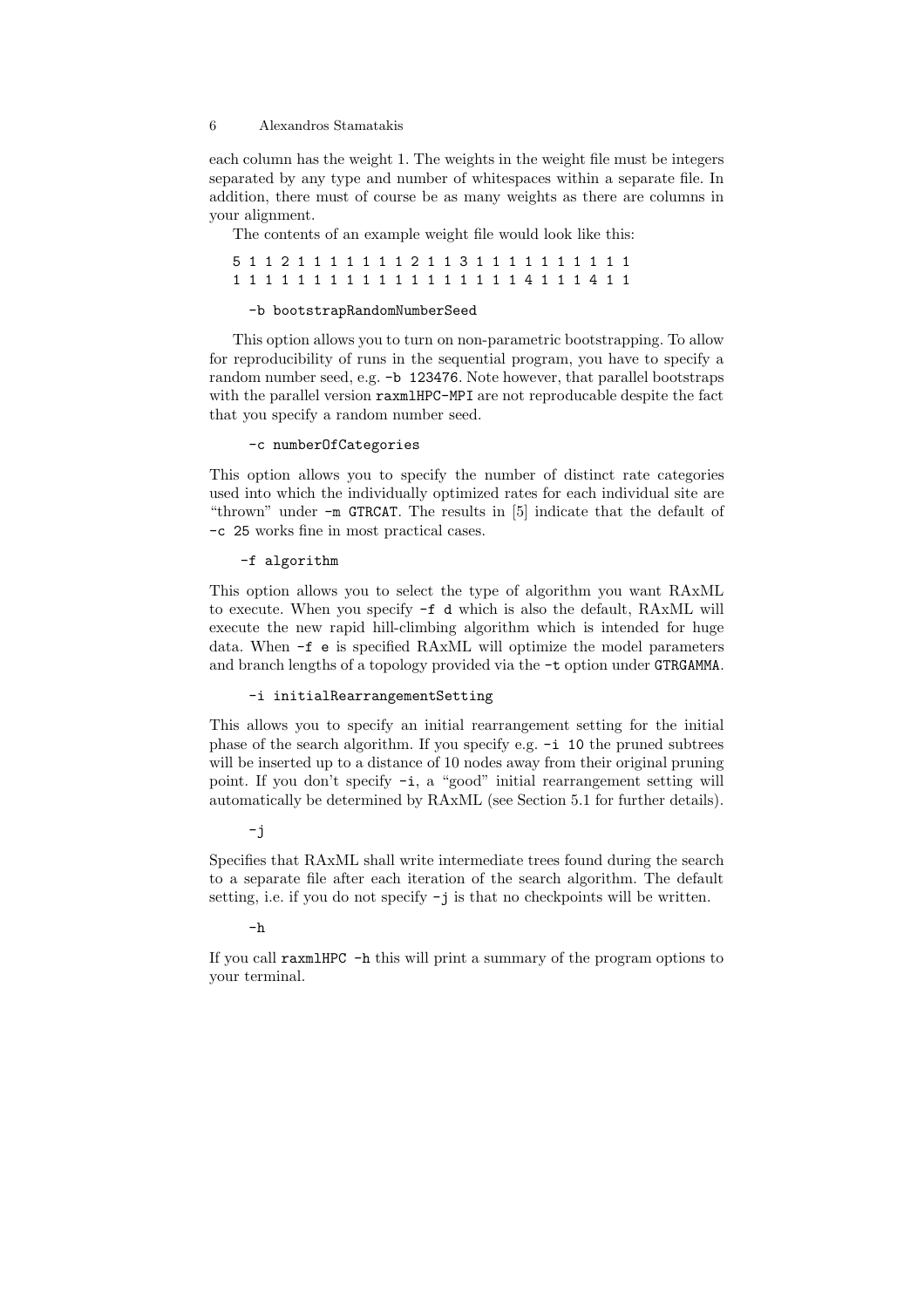#### -m modelOfEvolution

Selection of the model of nucleotide substitution to be used. The default setting is -m GTRCAT.

- $-$ -m GTRCAT: GTR approximation with optimization of individual persite substitution rates and classification of those individual rates into the number of rate categories specified by -c. This is only a work-around for GTRGAMMA so make sure not to compare alternative topologies based on their GTRCAT likelihood values. Therefore, you can not use GTRCAT in combination with  $-f$  e (tree evaluation) and not in combination with multiple analyses on the original alignment  $(-\#)$  option. This is due to the fact that the author assumes that you want to compare trees based on likelihoods if you do a multiple run on the original alignment. If you specify e.g. -m GTRCAT and -# 10 the program will automatically use GTRMIX (see below).
- -m GTRMIX : This option will make RAxML perform a tree inference (search for a good topology) under GTRCAT. When the analysis is finished RAxML will switch its model to GTRGAMMA and evaluate the final tree topology under GTRGAMMA such that it yields stable likelihood values.
- -m GTRGAMMA: GTR model of nucleotide substitution with the Γ model of rate heterogeneity. All model parameters are estimated by RAxML. The GTRGAMMA implementation uses 4 discrete rate categories which represents an acceptable trade-off between speed and accuracy. Note that, this has been hard-coded for performance reasons, i.e. the number of discrete rate categories can not be changed by the user.

-n outputFileName

Specify the name of this run, according to which the various output files will be named.

#### -s sequenceFileName

Specify the name of the alignment data file which must be in relaxed PHYLIP format. Relaxed means that you don't have to worry if the sequence file is interleaved or sequential and that the taxon names are too long.

-t userStartingTree

Specifies a user starting tree file name which must be in Newick format. Branch lengths of that tree will be ignored.

 $-v$ 

Displays version information.

# -w workingDirectory

Name of the working directory where RAxML shall write its output files to.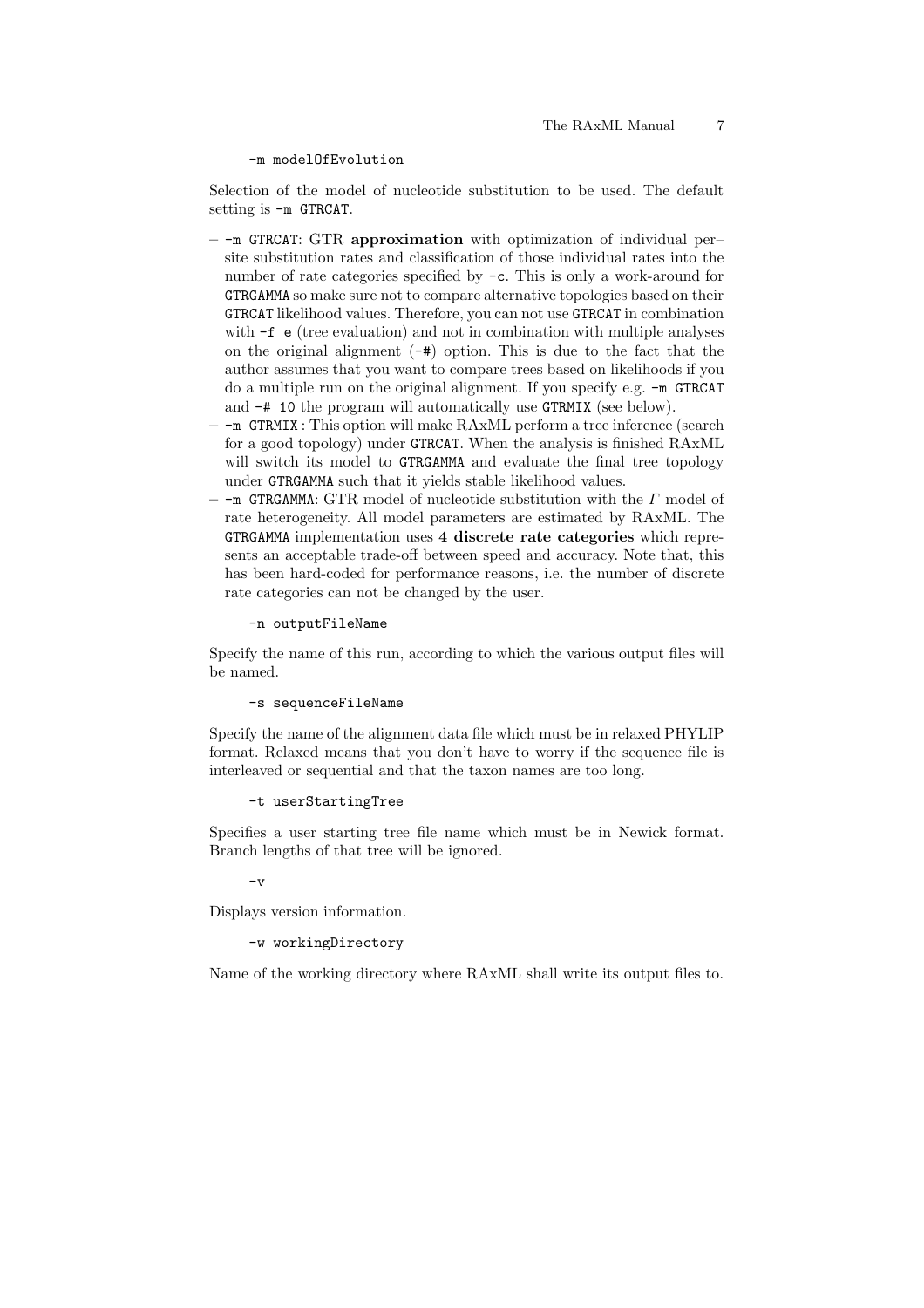$-v$ 

If you want to only compute a randomized parsimony starting tree with RAxML and not execute an ML analysis of the tree specify -y. The program will exit after computation of the starting tree. This option can be useful if you want to assess the impact of randomized MP and Neighbor Joining starting trees on your search algorithm. They can also be used e.g. as starting trees for Derrick Zwickl's GARLI program for ML inferences, which needs comparatively "good" starting trees to work well above approximately 500 taxa.

#### -# numberOfRuns

Specifies the number of alternative runs on distinct starting trees. E.g. if -# 10 is specified RAxML will compute 10 distinct ML trees starting from 10 distinct randomized maximum parsimony starting trees. In combination with the  $\neg$ b option, this will invoke a multiple bootstrap analysis

# 4.1 Output Files

Depending on the search parameter settings RAxML will write a number of output files. The files a run named -n exampleRun will write are listed below:

- RAxML\_log.exampleRun: A file that prints out the time, likelihood value of the current tree and number of the checkpoint file (if the use of checkpoints has been specified) after each iteration of the search algorithm. In the last line it also contains the final likelihood value of the final tree topology after thorough model optimization, but *only* if  $-m$  GTRMIX or  $-m$  GTRGAMMA have been used. This file is not written if multiple bootstraps are executed, i.e. -# and -b have been specified. In case of a multiple inference on the original alignment (-# option) the Log-Files are numbered accordingly.
- RAxML\_result.exampleRun Contains the final tree topology of the current run. This file is also written after each iteration of the search algorithm, such that you can restart your run with -t in case your computer crashed. This file is **not written** if multiple bootstraps are executed, i.e.  $-\#$  and  $-\mathbf{b}$ have been specified.
- RAxML\_info.exampleRun contains information about the model and algorithm used and how RAxML was called. The final GTRGAMMA likelihood(s) (only if -m GTRGAMMA or -m GTRMIX have been used) as well as the alpha shape parameter(s) are printed to this file.
- RAxML\_parsimonyTree.exampleRun contains the randomized parsimony starting tree if the program has not been provided a starting tree by -t. However, this file will not be written if a multiple bootstrap is executed using the  $-\#$  and  $-\mathbf{b}$  options.
- RAxML\_checkpoint.exampleRun.checkpointNumber if it has been specified by -j that checkpoints shall be written. Checkpoints are numbered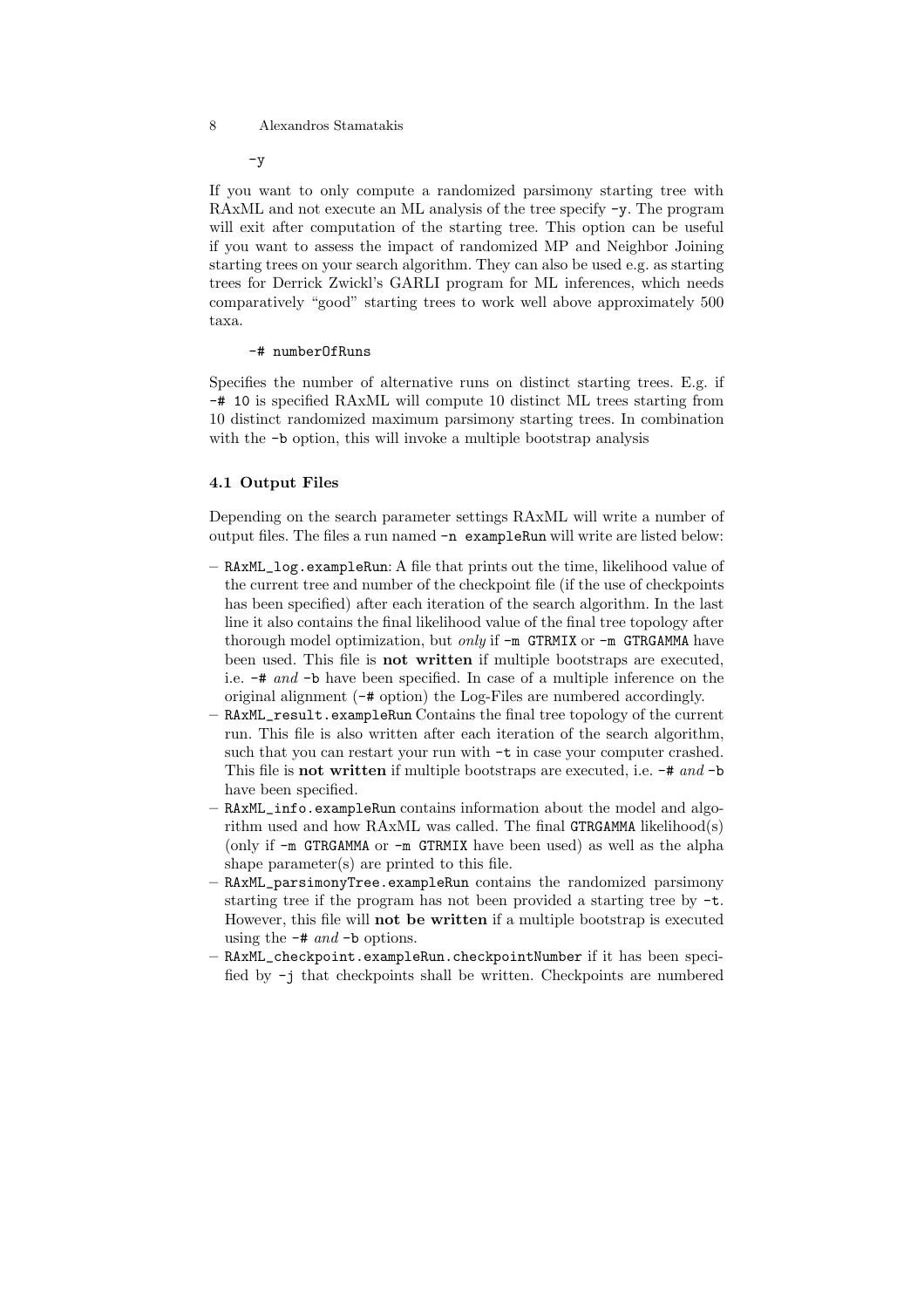from 0 to  $n$  where  $n$  is the number of iterations of the search algorithm. Moreover, the checkpoint files are additionally numbered if a multiple inference on the original alignment has been specified using -#. Writing of checkpoint files is disabled when a multiple bootstrap is executed.

– RAxML\_bootstrap.exampleRun If a multiple bootstrap is executed by -# and  $\neg$  **all** final bootstrapped trees will be written to this one, single file.

## 5 How to set up and run a typical Analysis

This is a HOW-TO, which describes how RAxML should best be used for a real-world biological analysis, given an example alignment named ex\_al.

Despite the observation that the default parameters work well in most practical cases, the first thing to do is to adapt the program parameters to your alignment. This refers to a "good" setting for the rate categories of -m GTRCAT and the initial rearrangement setting.

#### 5.1 Getting the Initial Rearrangement Setting right

If you don't specify an initial rearrangement setting with the -i option the program will automatically determine a good setting based upon the randomized MP starting tree. It will take the starting tree and apply lazy subtree rearrangements with a rearrangement setting of 5, 10, 15, 20, 25. The minimum setting that yields the best likelihood improvement on the starting trees will be used as initial rearrangement setting. This procedure can have two disadvantages: Firstly, the initial setting might be very high (e.g. 20 or 25) and the program will slow down considerably. Secondly, a rearrangement setting that yields a high improvement of likelihood scores on the starting tree might let the program get stuck earlier in some local maximum (this behavior could already be observed on a real dataset with about 1,900 taxa).

Therefore, you should run RAxML a couple of times (the more the better) with the automatic determination of the rearrangement setting and with a pre-defined value of 10 which proved to be sufficiently large and efficient in many practical cases. In the example below we will do this based on 5 fixed starting trees.

So let's first generate a couple of randomized MP starting trees:

raxmlHPC -y -s ex\_al -n ST0

... raxmlHPC -y -s ex\_al -n ST4

Then, infer the ML trees for those starting trees using a fixed setting -i 10 ...

raxmlHPC -f d -i 10 -m GTRMIX -s ex\_al -t RAxML\_parsimonyTree.ST0 -n FI0

... raxmlHPC -f d -i 10 -m GTRMIX -s ex\_al -t RAxML\_parsimonyTree.ST4 -n FI4

and then using the automatically determined setting on the same starting trees: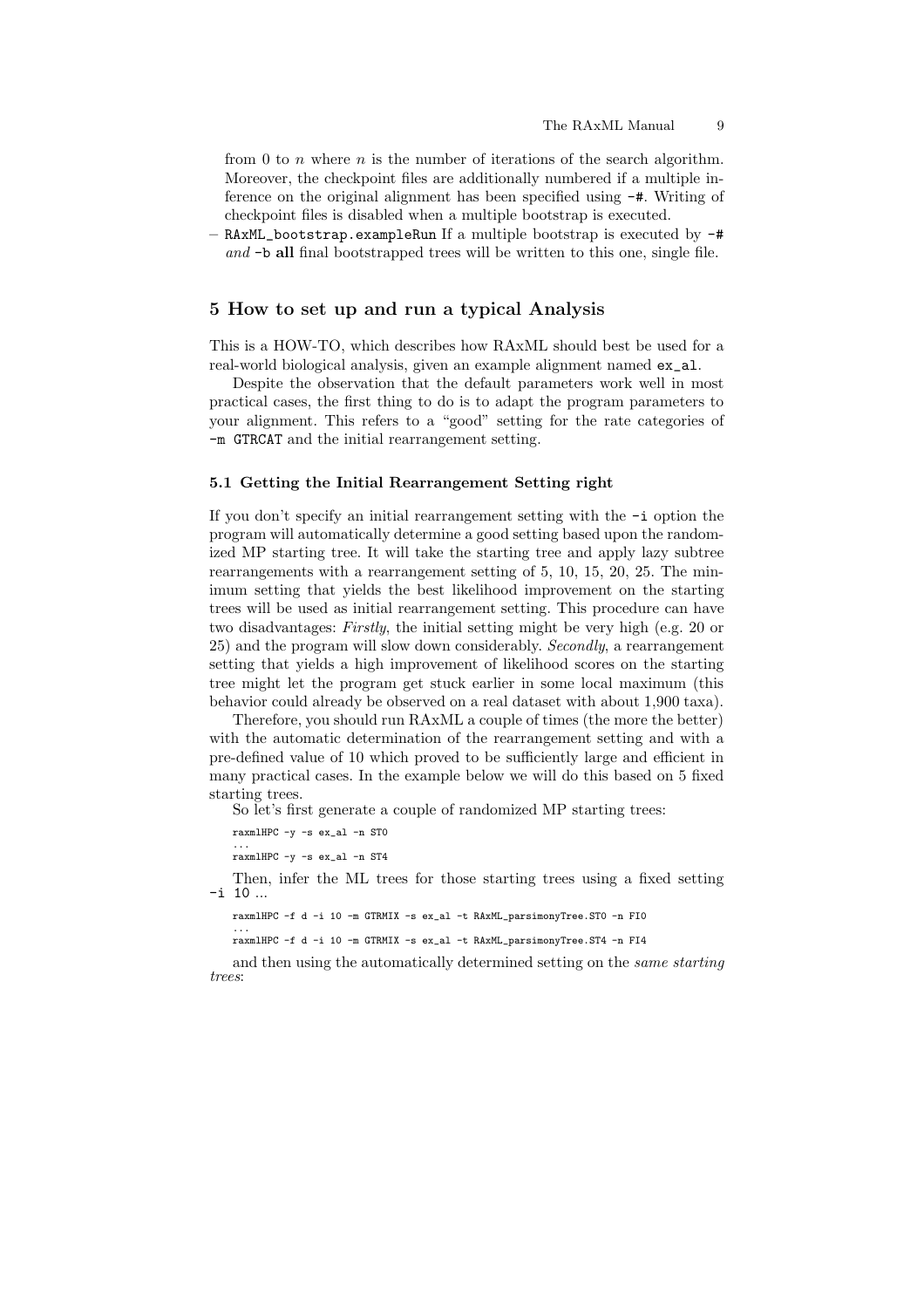raxmlHPC -f d -m GTRMIX -s ex\_al -t RAxML\_parsimonyTree.ST0 -n AI0 ... raxmlHPC -f d -m GTRMIX -s ex\_al -t RAxML\_parsimonyTree.ST4 -n AI4

Here, we use the GTRMIX model, i.e. inference under GTRCAT and evaluation of the final tree under GTRGAMMA such that we can compare the final likelihoods for the fixed setting FI0-FI4 and the automatically determined setting AI0-AI4.

The setting that yields the best likelihood scores should be used in the further analyses.

# 5.2 Getting the Number of Categories right

Another issue is to get the number of rate categories right. Due to the reduced memory footprint and significantly reduced inference times the recommended model to use with RAxML on large dataset is GTRMIX if you are doing runs to find the best-known ML tree on the original alignment and GTRCAT for bootstrapping.

Thus, you should experiment with a couple of -c settings and then look which gives you the best  $\Gamma$  likelihood value.

Suppose that in the previous Section 5.1 you found that automatically determining the rearrangement setting works best for your alignment.

You should then re-run the analyses with distinct  $-c$  settings by increments of e.g. 15 rate categories e.g.:

raxmlHPC -f d -c 10 -m GTRMIX -s ex\_al -t RAxML\_parsimonyTree.ST0 -n C10\_0 ... raxmlHPC -f d -c 10 -m GTRMIX -s ex\_al -t RAxML\_parsimonyTree.ST4 -n C10\_4

You don't need to run it with the default setting of  $-c$  25 since you already have that data, such that you can continue with ...

raxmlHPC -f d -c 40 -m GTRMIX -s ex\_al -t RAxML\_parsimonyTree.ST0 -n C40\_0

... raxmlHPC -f d -c 40 -m GTRMIX -s ex\_al -t RAxML\_parsimonyTree.ST4 -n C40\_4

and so on and so forth.

```
Since the GTRCAT approximation is still a new concept little is known
about the appropriate setting for -c 25. However, empirically -c 25 worked
best on 19 real-world alignments. So testing up to -c 55 should usually be
sufficient, except if you notice a tendency for final GTRGAMMA likelihood values
to further improve with increasing rate category number.
```
Thus, the assessment of the "good" -c setting should once again be based on the final GTRGAMMA likelihood values.

If you don't have the time or computational power to determine both "good" -c and -i settings you should rather stick to determining -i since it has shown to have a greater impact on the final results.

Also note, that increasing the number of distinct rate categories has a negative impact on execution times.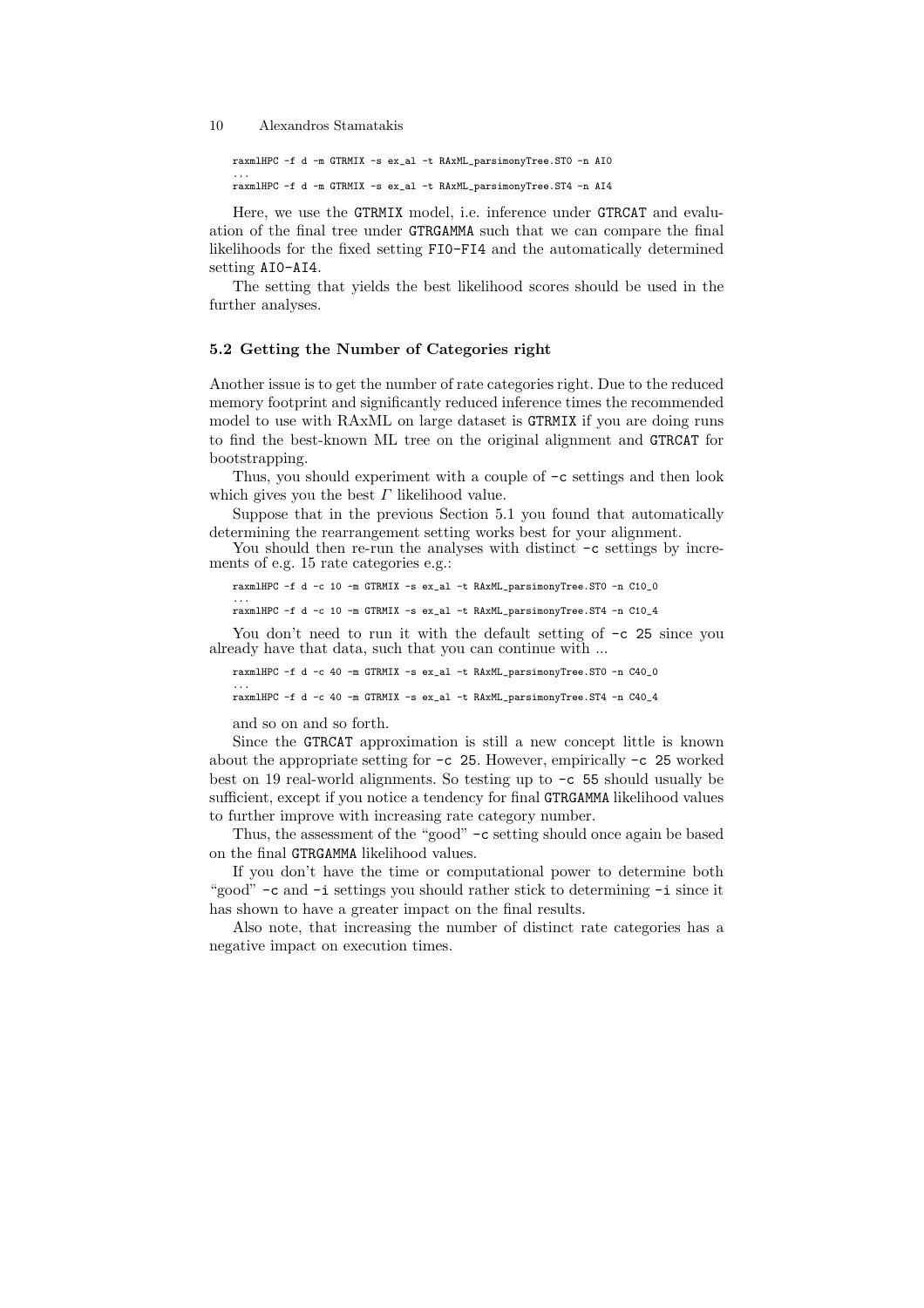# 5.3 Finding the Best-Known Likelihood tree (BKL)

As already mentioned RAxML uses randomized MP starting trees in which it initiates an ML-based optimization. Those trees are obtained by using a randomized stepwise addition sequence to insert one taxon after the other into the tree. When all sequences have been inserted a couple of subtree rearrangements (also called subtree pruning re-grafting) with a fixed rearrangement distance of 20 are executed to further improve the MP score.

The concept to use randomized MP starting trees in contrast to the NJ (Neighbor Joining) starting trees many other ML programs use is regarded as an advantage of RAxML. This allows the program to start ML optimizations of the topology from a distinct starting point in the immense topological search space each time. Therefore, RAxML is more likely to find good ML trees if executed several times.

This also allows you to build a consensus tree out of the final tree topologies obtained from each individual run on the original alignment. By this and by comparing the final likelihoods you can get a feeling on how stable (prone to get caught in local maxima) the search algorithm is on the original alignment.

Thus, if you have sufficient computing resources available, in addition to bootstrapping, you should do multiple inferences (10 or better 100) with RAxML on the original alignment. This is where the -# option as well as the parallel MPI version raxmlHPC-MPI come into play.

So, to execute a multiple inference on the original alignment on a single processor just specify:

raxmlHPC -f d -m GTRMIX -s ex\_al -# 10 -n MultipleOriginal

and RAxML will do the rest for you. Note that if you specify -m GTRCAT in combination with -# the program will override this and switch to GTRMIX since you will obviously want to compare the trees from the distinct runs based on their likelihood values.

If you have a PC cluster available you would specify,

raxmlHPC-MPI -f d -m GTRMIX -s ex\_al -# 100 -n MultipleOriginal

preceeded by the respective MPI run-time commands, e.g. mpiexec or mpirun depending on your local installation (please check with your local computer scientist).

It is important to note that you should specify the execution of one more process than CPUs available (e.g. you have  $8 \text{ CPUs} \rightarrow \text{start } 9 \text{ MPI processes}$ ), since one of those is just the master process which collects data and issues jobs to the worker processes and does not produce significant computational load.

#### 5.4 Bootstrapping with RAxML

To carry out a multiple non-parametric bootstrap with the sequential version of RAxML just type: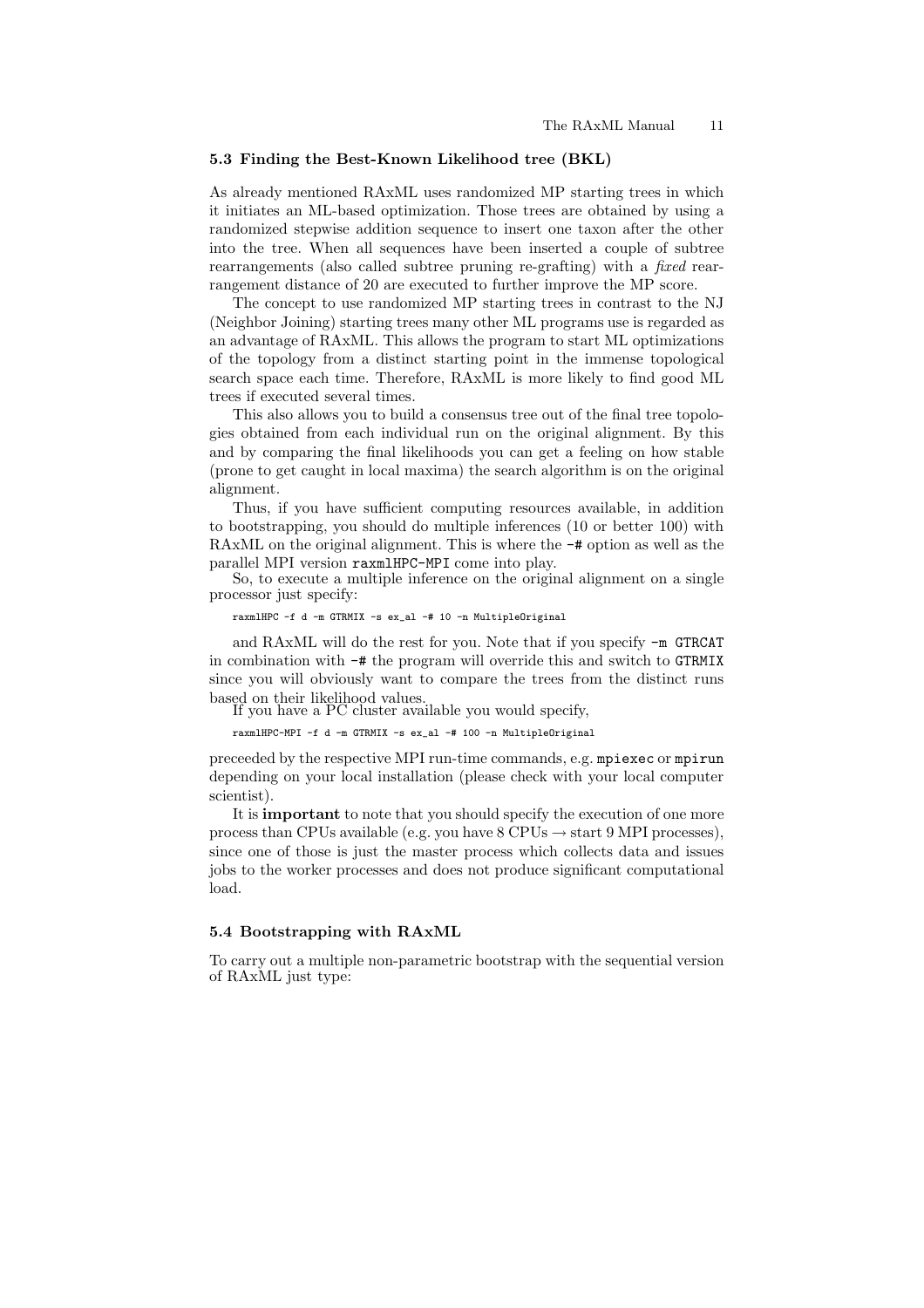raxmlHPC -f d -m GTRCAT -s ex\_al -# 100 -b 12345 -n MultipleBootstrap

You have to specify a random number seed after  $-\mathbf{b}$  for the random number generator. This will allow you to generate reproducable results. Note that we can use GTRCAT here, because we do not want to compare final trees based on ML scores.

To do a parallel bootstrap type:

raxmlHPC-MPI -f d -m GTRCAT -s ex\_al -# 100 -b 12345 -n MultipleBootstrap

once again preceeded by the appropriate MPI execution command. Note that despite the fact that you specified a random number seed the results of a parallel bootstrap are not reproducable.

# 6 Frequently Asked Questions

Q: Why does RAxML not implement a proportion of Invariable (P-Invar) Sites estimate?

**PERSONAL OPINION:** It is unquestionable that one needs to incorporate rate heterogeneity in order to obtain "publishable" results. Put aside the "publish-or-perish" argument, there is also strong biological evidence for rate heterogeneity among sites. The rationale for not implementing P-Invar in RAxML is that all three alternatives, GTRGAMMA, GTRCAT and P-Invar represent distinct approaches to incorporate rate heterogeneity. Thus, in principle they account for the same phenomenon by different mathematical means. Also some unpublished concerns have been raised that the usage of P-Invar in combination with  $\Gamma$  can lead to a "ping-pong" effect since a change of P-Invar leads to a change in  $\Gamma$  and vice versa. Gangolf Jobb has not implemented P-Invar in his Treefinder [2] (www.treefinder.de) program based on similar concerns.

Q: Why does RAxML-HPC only implement GTRCAT and GTRGAMMA models?

For each distinct model of nucleotide substitution RAxML uses a separate, highly optimized set of likelihood functions. The idea behind this is that GTR is the most common and general model for real-world DNA analysis. Thus, it is better to efficiently implement and optimize this model instead of offering a plethora of distinct models which are only special cases of GTR but are programmed in a generic and thus inefficient way.

PERSONAL OPINION: My personal view is that using a simpler model than GTR only makes sense with respect to the computational cost, i.e. it is less expensive to compute. Programs such as Modeltest [3] propose the usage of a simpler model for a specific alignment if the likelihood of a fixed topology under that simpler model is not significantly worse than that obtained by GTR based on a likelihood ratio test. My experience is that GTR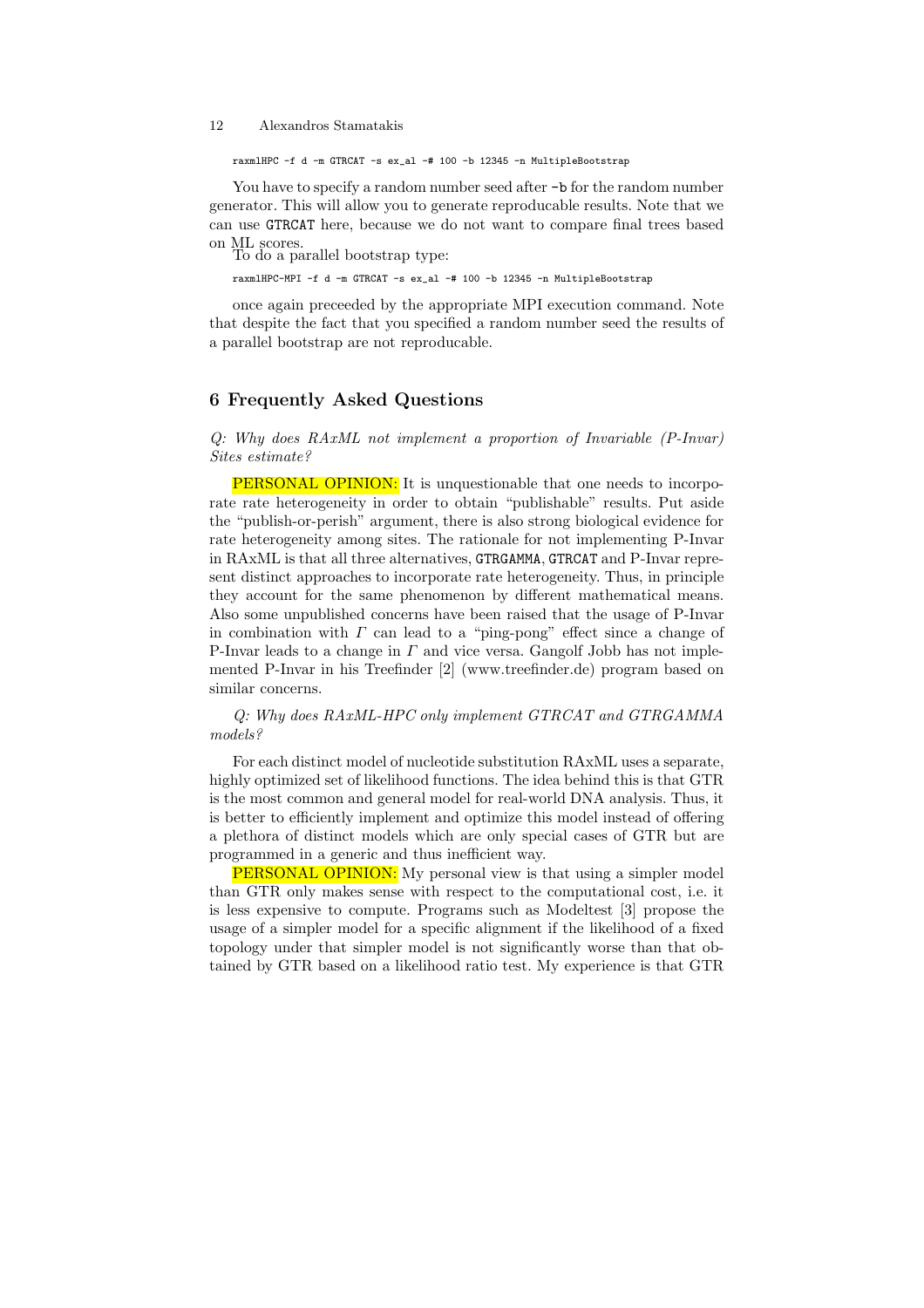always yields a slightly better likelihood than alternative simpler models. In addition, since RAxML has been designed for the inference of large datasets the danger of over-parameterizing such an analysis is comparatively low. Provided these arguments the design decision was taken to rather implement the most general model efficiently than to provide many inefficient generic implementations of models that are just special cases of GTR. Finally, the design philosophy of RAxML is based upon the observation that a more thorough topological search has a greater impact on final tree quality than modeling details. Thus, the efficient implementation of a rapid search mechanisms is considered to be more important than model details. Note that, Derrick Zwickl has independently adapted the same strategy in his very good GARLI code (www.bio.utexas.edu/grad/zwickl/web), based on similar considerations (personal communication).

#### Q: Why does RAxML focus on DNA-based tree inference?

The whole RAxML project started from a high performance computing perspective, i.e. with the goal to compute huge trees on parallel computers. Since DNA data has only 4 states in contrast to 20 for protein data the computational cost (execution times and memory consumption) to compute large trees with many taxa with DNA data is lower. Thus, we are currently able to obtain larger trees based on DNA data.

**PERSONAL OPINION:** My personal view, although this might not necessarily correspond to the current opinion in the community is that the models of nucleotide substitution for DNA data are currently better understood. In addition DNA data provides more signal than protein data due to the redundancies in some protein encodings. So, from my point of view, if you have the corresponding DNA data which encodes proteins, better use the DNA data because it will probably exhibit a better phylogenetic signal and execute much faster.

## Q: How does RAxML perform compared to other programs?

RAxML has been compared to other phylogeny programs mainly based on real-world biological datasets and best-known likelihood values. Those analyses can be found in [4] [6] [7]. On almost all real datasets RAxML outperforms other current programs with respect to inference times as well as final likelihood values. An exception is Derrick Zwickl's GARLI code which represents a "good" alternative to RAxML for trees containing less than approximately 1,000–1,500 taxa. The main advantages of RAxML with respect to all other programs are the highly optimized and efficient likelihood functions and the very low memory consumption. In particular the implementation of the GTRCAT feature allows RAxML to compute huge trees under a realistic approximation of nucleotide substitution which is currently impossible with competing programs due to excessive memory requirements. An initial analysis of the large multi-gene mammalian dataset under GTRCAT showed promising results.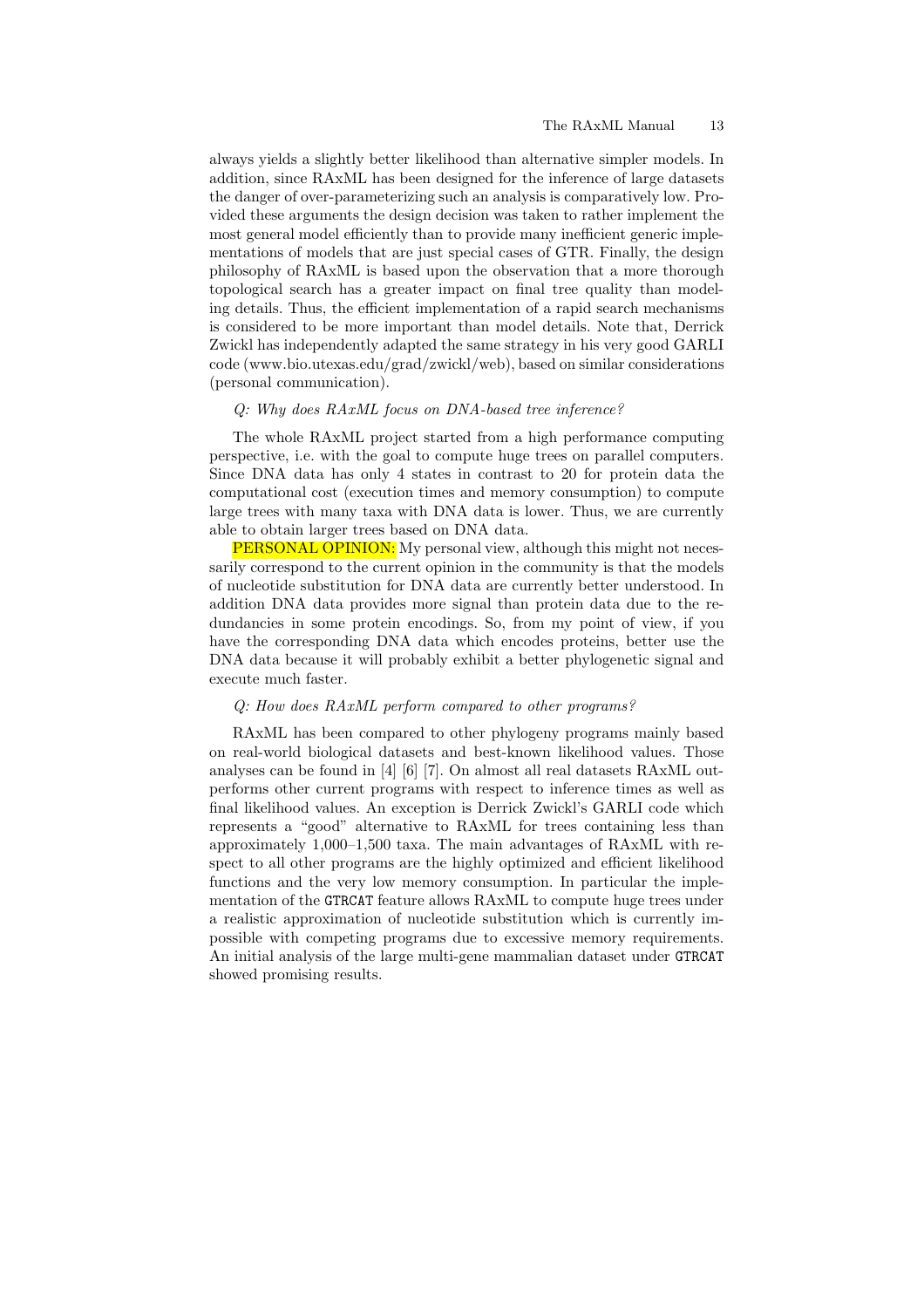Q: Why has the performance of RAxML mainly been assessed using realworld data?

PERSONAL OPINION: Despite the unquestionable need for simulated data and trees to verify and test the performance of current ML algorithms the current methods available for generation of simulated alignments are not very realistic. For example, only few methods exist that incorporate the generation of gaps in simulated alignments. Since the model according to which the sequences are generated on the true tree is pre-defined we are actually assuming that ML exactly models the true evolutionary process, while in reality we simply don't know how sequences evolved. The above simplifications lead to "perfect" alignment data without gaps, that evolved exactly according to a pre-defined model and thus exhibits a very strong phylogenetic signal in contrast to real data. In addition, the given true tree, must not necessarily be the Maximum Likelihood tree. This difference manifests itself in substantially different behaviors of search algorithms on real and simulated data. Typically, search algorithms execute significantly less (factor 5–10) topological moves on simulated data until convergence as opposed to real data, i.e. the number of successful Nearest Neighbor Interchanges (NNIs) or subtree rearrangements is lower. Moreover, in several cases the likelihood of trees found by RAxML on simulated data was better than that of the true tree. Another important observation is that program performance can be inverted by simulated data. Thus, a program that yields "good" Robinson–Foulds distances on simulated data can in fact perform much worse on real data than a program that does not perform well on simulated data. If one is willing to really accept ML as inference criterion on real data one must also be willing to assume that the tree with the best likelihood score is the tree that is closest to the true tree.

My personal conclusion is that there is a strong need to improve simulated data generation and methodology. In addition, the perhaps best way to assess the validity of our tree inference methods consists in an empirical evaluation of new results and insights obtained by real phylogenetic analysis. This should be based on the prior knowledge of Biologists about the data and the medical and scientific benefits attained by the computation of phylogenies.

# 7 Things in Preparation

A couple of things are in preparation (to be released within the next 6 months) which will further expand the capabilities of RAxML:

- MPI-based parallelization of the actual search algorithm for parallel inference of a single huge tree on a cluster
- Capability to provide distinct types of constraint trees as input
- Implementation of multiple-model estimate: Distinct models of nucleotide substitution can be assigned to distinct partitions of the alignment. This is particularly useful for multi-gene analyses